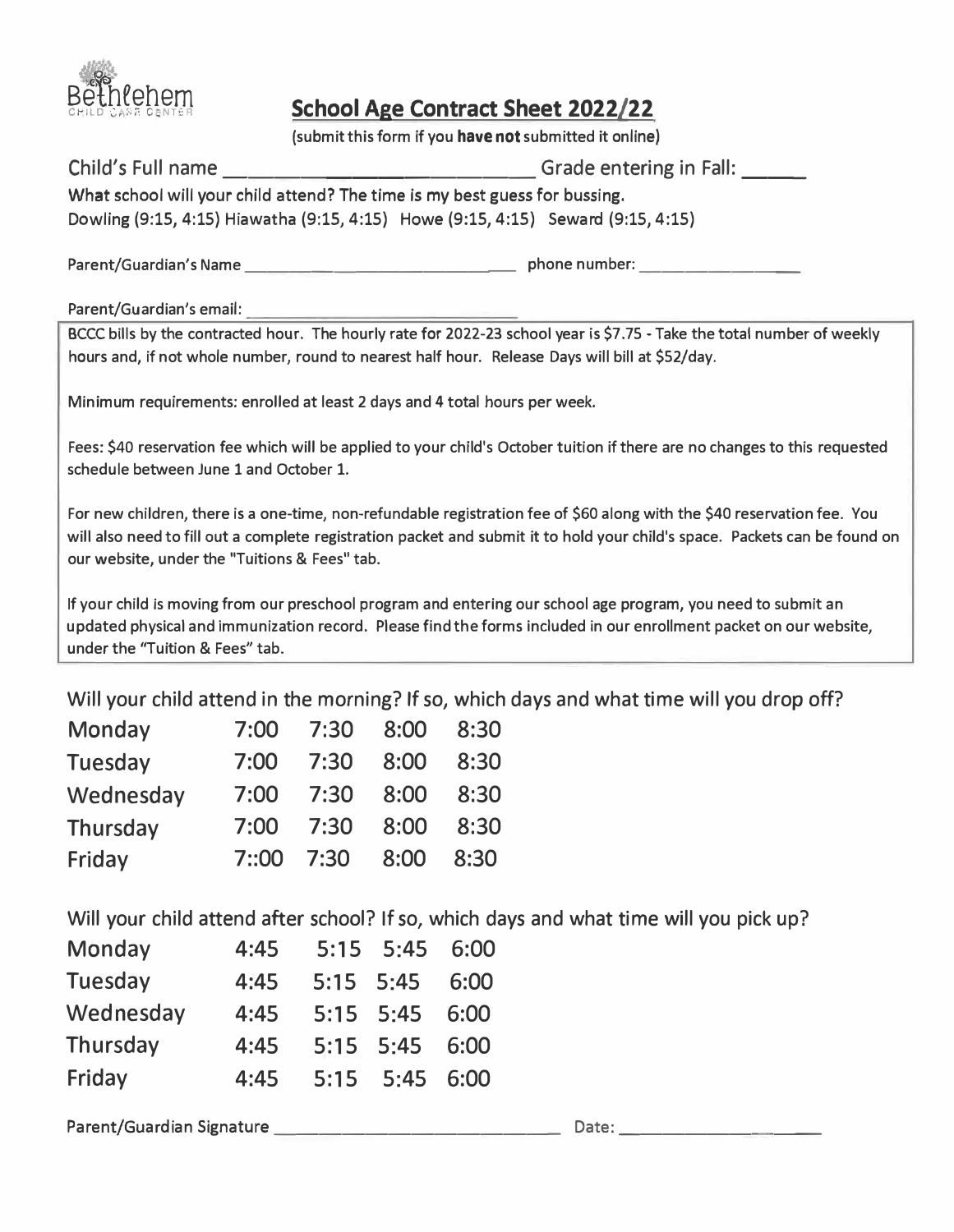| <b>APPLICATION FOR ENROLLMENT</b>                                                                                                                                                                                             |                                              |
|-------------------------------------------------------------------------------------------------------------------------------------------------------------------------------------------------------------------------------|----------------------------------------------|
|                                                                                                                                                                                                                               |                                              |
|                                                                                                                                                                                                                               | 3141 43rd Ave S                              |
| What name do you want your child called at BCCC?                                                                                                                                                                              | Minneapolis, MN 55406<br>612-721-2290, phone |
| Child's Date of Birth:                                                                                                                                                                                                        | bethlehemchildcarecarecenter@gmail.com       |
| Program: Beginners Pre-Kindergarten School Age                                                                                                                                                                                |                                              |
| Child's Address:                                                                                                                                                                                                              |                                              |
| <u> 1989 - Antonio Alemania, američki profesor († 1989)</u>                                                                                                                                                                   |                                              |
| <b>Parent /Guardian(s):</b>                                                                                                                                                                                                   |                                              |
|                                                                                                                                                                                                                               |                                              |
| Parent address, if different from child's:                                                                                                                                                                                    |                                              |
| $Home\#$ : $\hspace{2.5cm} \text{Work}\#$ $\hspace{2.5cm} \text{Cell}\#$                                                                                                                                                      |                                              |
| E-mail: cell phone carrier (for texts):                                                                                                                                                                                       |                                              |
| 2. Name: $\_\_\_\_\_\_$                                                                                                                                                                                                       |                                              |
|                                                                                                                                                                                                                               |                                              |
| $Home\#$ : $\hspace{2.5cm} Work\#$ Cell#                                                                                                                                                                                      |                                              |
|                                                                                                                                                                                                                               |                                              |
| Marital Status of Parents/Guardians:                                                                                                                                                                                          |                                              |
| Custody-Visiting Arrangements:                                                                                                                                                                                                |                                              |
| <b>EMERGENCY INFORMATION (Required)</b>                                                                                                                                                                                       |                                              |
| Child's Health Clinic/Doctor: Childen Childen Childen Childen Childen Childen Childen Childen Childen Childen Childen Childen Childen Childen Childen Childen Childen Childen Childen Childen Childen Childen Childen Childen |                                              |
|                                                                                                                                                                                                                               | Phone: $\qquad \qquad$                       |
| Child's Dentist:                                                                                                                                                                                                              |                                              |
|                                                                                                                                                                                                                               |                                              |
| *We are required to have a minimum of 2 emergency contacts: name, address & phone*                                                                                                                                            |                                              |
| Persons to be called in case of emergency/authorized to pick up child (other than parent):                                                                                                                                    |                                              |
| 1. Name: Relationship to child:                                                                                                                                                                                               |                                              |
| Address: Phone: Phone: Phone: 2008.                                                                                                                                                                                           |                                              |
| 2. Name: Relationship to child:                                                                                                                                                                                               |                                              |
|                                                                                                                                                                                                                               |                                              |
| Anyone who MAY NOT pick up your child: (example: a parent without custodial rights):                                                                                                                                          |                                              |
|                                                                                                                                                                                                                               |                                              |

\*Unless otherwise indicated we will assume that emergency contacts are also authorized to pick up your child.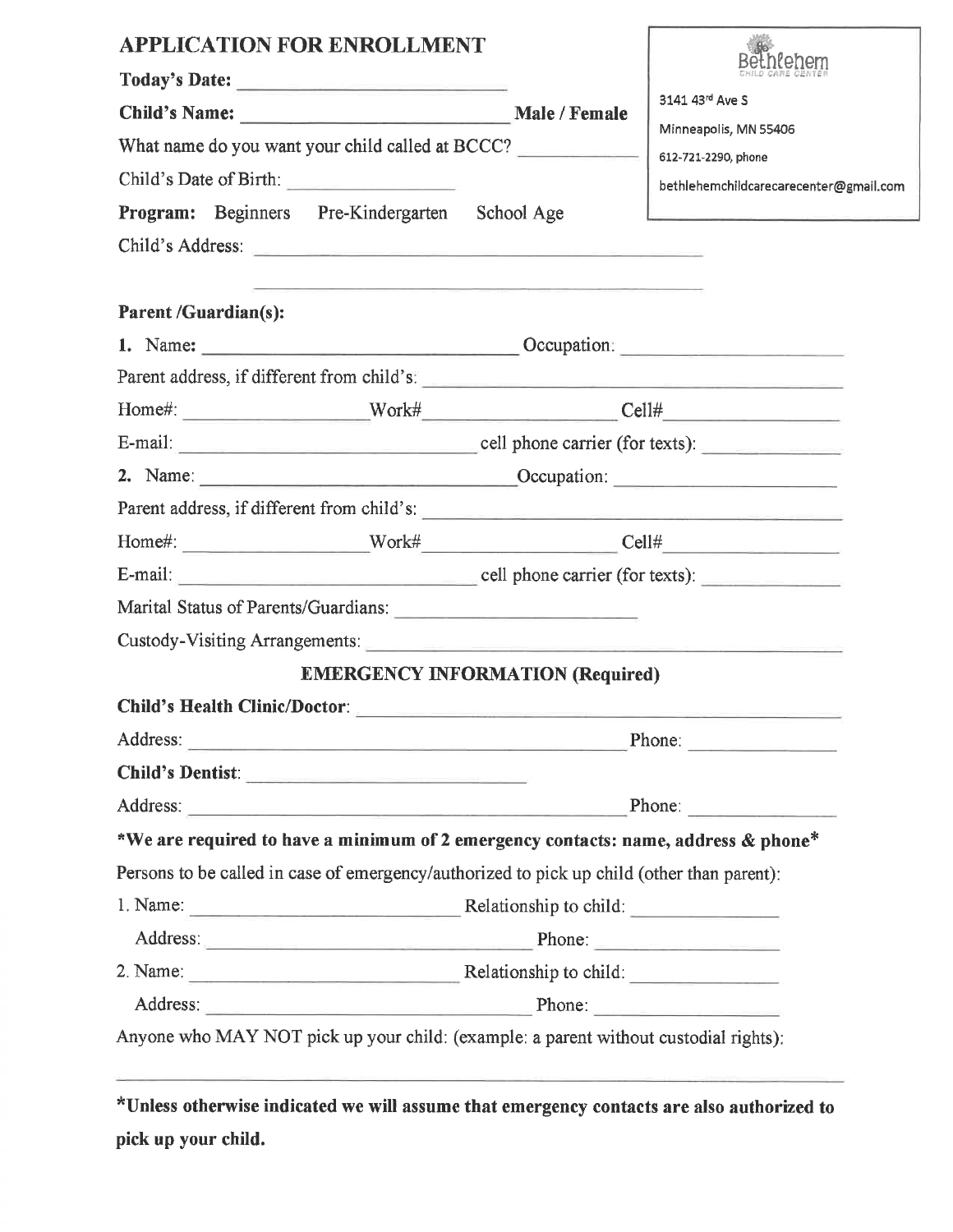### B.C.C.C. NEW CHILD INFORMATION



How did you come to know about BCCC?

 $\mathfrak{g}$ 

|          |                                                     |           |             |        | Please describe previous experiences your child had with child care/preschool?                                                                                                            |
|----------|-----------------------------------------------------|-----------|-------------|--------|-------------------------------------------------------------------------------------------------------------------------------------------------------------------------------------------|
|          |                                                     |           |             |        | What do you hope your child will gain from enrolling at BCCC?                                                                                                                             |
|          |                                                     |           |             |        | What would you like your child's teachers to know about his/her style?                                                                                                                    |
|          |                                                     |           |             |        | Does your child nap? When? When?                                                                                                                                                          |
|          |                                                     |           |             |        |                                                                                                                                                                                           |
|          | Does your child have any special fears?             |           |             |        |                                                                                                                                                                                           |
|          |                                                     |           |             |        | Does your child have any problems with vision or hearing? If so, please explain                                                                                                           |
|          |                                                     |           |             |        |                                                                                                                                                                                           |
|          | aspect of your child's development?                 |           |             |        | Does your child receive any special services? If so, please explain. Do you have any concerns about any<br>Has your child had any serious accidents or operations? If so, please describe |
|          |                                                     |           |             |        |                                                                                                                                                                                           |
|          | Please circle words below that describe your child: |           |             |        |                                                                                                                                                                                           |
| Happy    | Aggressive                                          | Dependent | Stubborn    | Clumsy | Alert                                                                                                                                                                                     |
| Friendly | Good-natured                                        | Impulsive | Fearful     | Quiet  | Active                                                                                                                                                                                    |
| Moody    | Even-tempered                                       | Attentive | Sympathetic | Sleepy | Slow to warm up                                                                                                                                                                           |
|          |                                                     |           |             |        |                                                                                                                                                                                           |
| Other:   |                                                     |           |             |        | What are the names and ages of other siblings? Any other information that would help us get to know your                                                                                  |

To help us celebrate and reinforce your child's cultural background please tell us about holidays and special days that are celebrated in your home.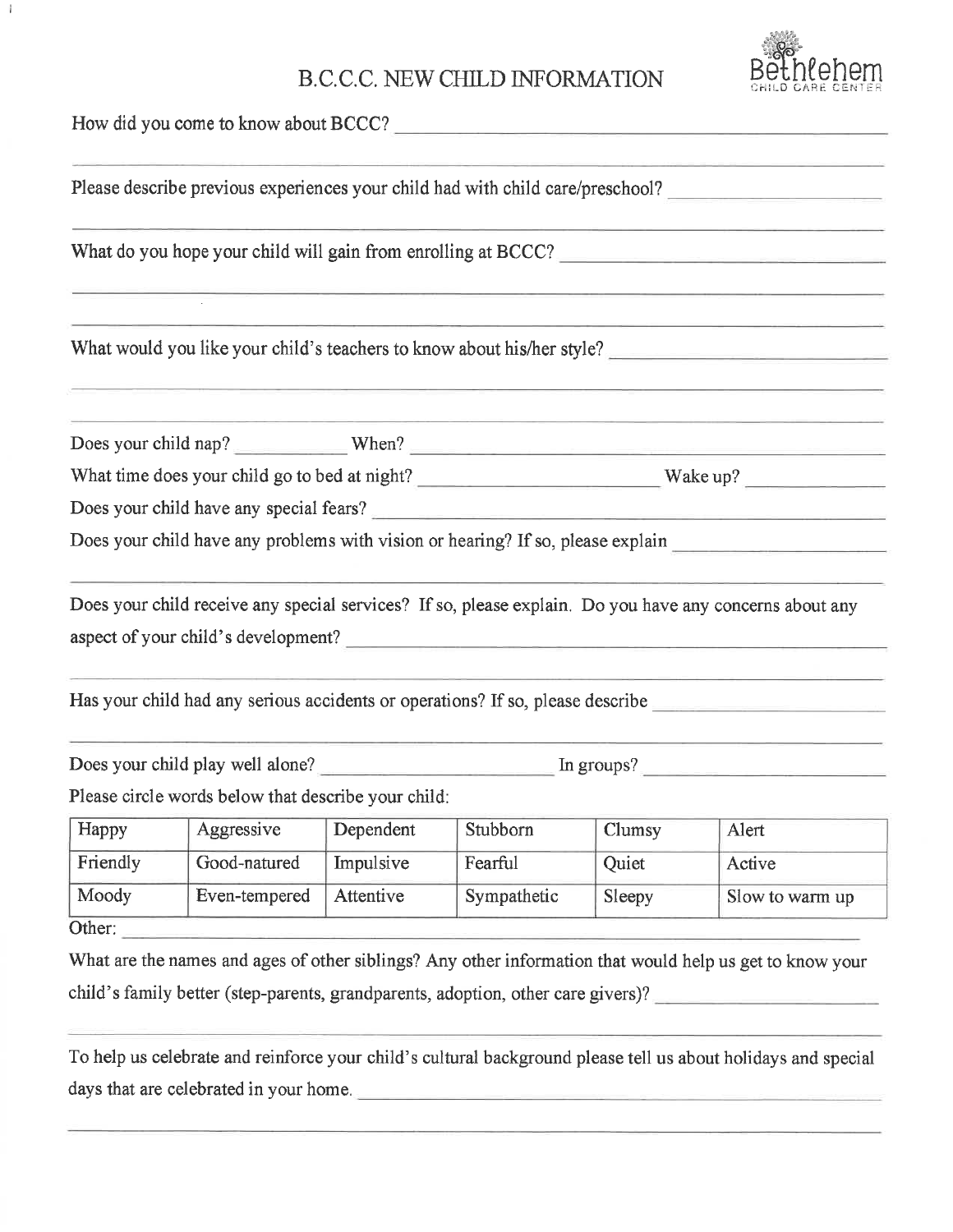

## **Health Information**

#### **Child's Name:**

| Allergies     | Reaction(s) |
|---------------|-------------|
| Medication    |             |
| Food          |             |
| Environmental |             |
| Other         |             |

If your child has any allergies you will be required to fill out an Individual Allergy Action Plan along with your doctor/clinic. Please request the additional forms from the office immediately. BCCC must be given medication prescribed by your doctor for emergency treatment for all allergies noted.

Other Significant Medical/Educational Information: Asthma, IEP, Speech, Developmental Delay.... You will likely be required to have your doctor fill out an Individualized Child Care Plan (ICCP) – please request the additional form from the office immediately. Note: If your child has an IEP we are required to have a copy.

In order for your child to attend, the medication and treatment plan must be at BCCC prior to their first scheduled date.

Current Medications:

Note: Parent/Guardian will be required to fill out Medication Permission Form anytime staff are asked to dispense medication.

Dietary Needs:

Parent/Guardian Signature: Date: Date: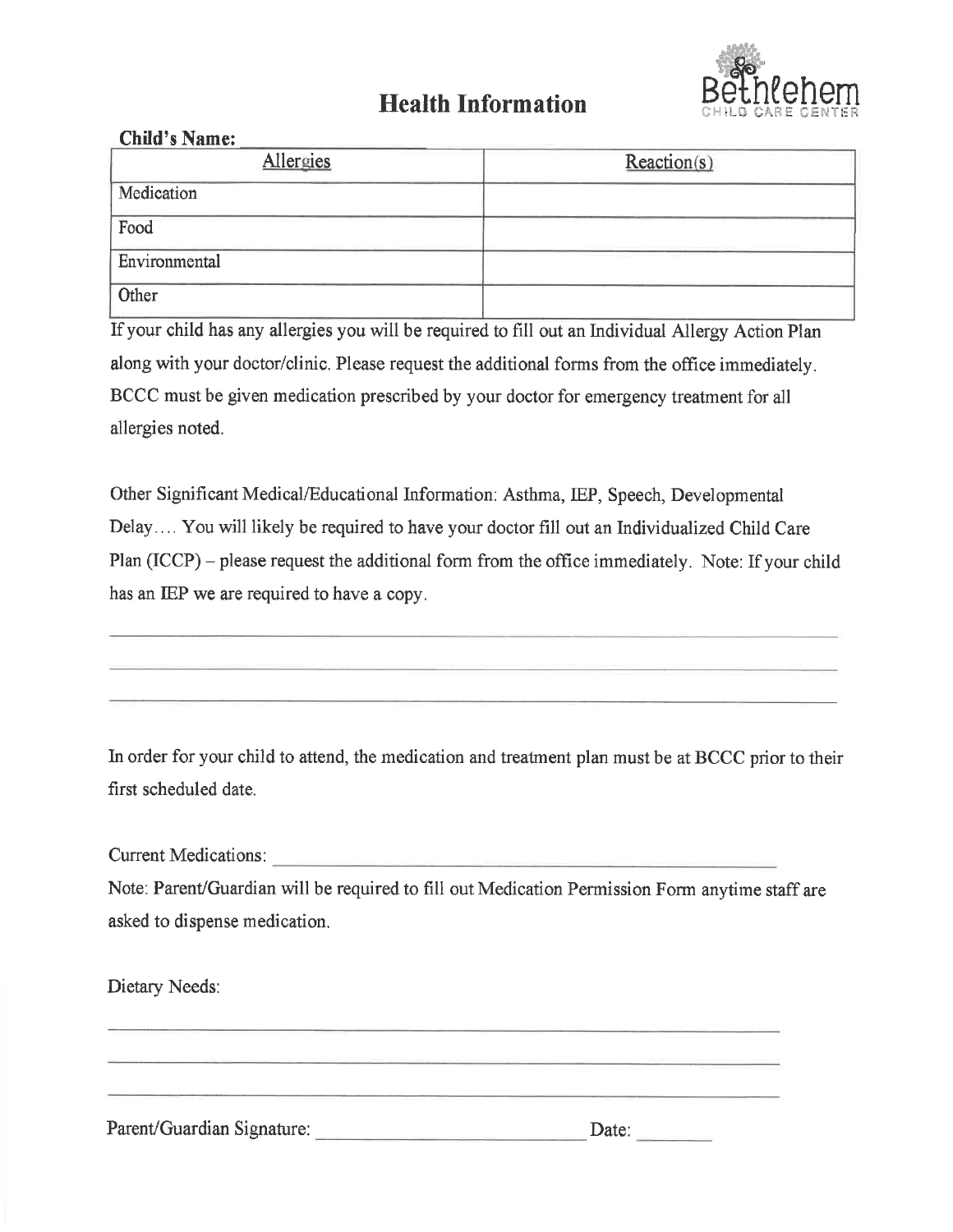| <b>Child's Name:</b>                                                                                                                                                                                                                                                                                                                                                                                                                                                                                                                                                                                                                                                                                                                            | <i>l</i> enem                                        |
|-------------------------------------------------------------------------------------------------------------------------------------------------------------------------------------------------------------------------------------------------------------------------------------------------------------------------------------------------------------------------------------------------------------------------------------------------------------------------------------------------------------------------------------------------------------------------------------------------------------------------------------------------------------------------------------------------------------------------------------------------|------------------------------------------------------|
| <b>Emergency Care</b><br>I give permission to BCCC staff to make whatever emergency (ex.<br>First aid, disaster, evacuation) measures are judged necessary for<br>the care & protection of my child while under the supervision of<br>BCCC. In case of emergency, I understand that my child will be<br>transported to an appropriate medical facility by the local<br>emergency unit for treatment if the local emergency resource<br>deems it necessary. The child will be transported at the expense<br>of the family. It is understood that in some medical situations,<br>staff may need to contact the local emergency resource before the<br>parent, child's physician, and/or other adult acting on the child's<br>behalf is contacted. | Parent/Guardian<br>Signature: ______________________ |
| <b>Nurse/Health Consultant</b><br>I understand that BCCC nurse/health consultant has access to my<br>child's file during center visits.                                                                                                                                                                                                                                                                                                                                                                                                                                                                                                                                                                                                         | Parent/Guardian Signature:                           |
| <b>Diffuse Essential Oils</b><br>I give permission for my child to be in a room that uses an essential<br>oil diffuser.                                                                                                                                                                                                                                                                                                                                                                                                                                                                                                                                                                                                                         |                                                      |
| Photographs/Video<br>I give permission for my child's image to be used in photographs<br>within the center (bulletin boards, crafts, booklets).                                                                                                                                                                                                                                                                                                                                                                                                                                                                                                                                                                                                 |                                                      |
| Photographs/Video<br>I give permission for my child's image to be shared on the<br>classroom electronic updates and on the digital slideshow in the<br>center's hallway.                                                                                                                                                                                                                                                                                                                                                                                                                                                                                                                                                                        | Parent/Guardian                                      |
| Photographs/Video<br>I give permission for my child's image (no name or personal<br>information) to be used on BCCC website and publications.                                                                                                                                                                                                                                                                                                                                                                                                                                                                                                                                                                                                   | Parent/Guardian                                      |
| <b>Student Directory</b><br>Each year BCCC puts together a student directory. The purpose is<br>to help the children and families connect with other classmates if<br>they choose. It will include child's name and photo; parent's<br>name, address, phone number, and email. Please choose one of<br>the three options listed:                                                                                                                                                                                                                                                                                                                                                                                                                |                                                      |
| I give permission to have my child included in the directory.                                                                                                                                                                                                                                                                                                                                                                                                                                                                                                                                                                                                                                                                                   | Parent/Guardian                                      |
| I only want my child's name included in the directory. Do not<br>include personal information or a photo.                                                                                                                                                                                                                                                                                                                                                                                                                                                                                                                                                                                                                                       |                                                      |
| $\sqcup$<br>I do NOT want my child included in the directory.                                                                                                                                                                                                                                                                                                                                                                                                                                                                                                                                                                                                                                                                                   |                                                      |
| I give permission BCCC staff to:                                                                                                                                                                                                                                                                                                                                                                                                                                                                                                                                                                                                                                                                                                                | Parent/Guardian<br>Signature: Signature:             |
| Apply sunscreen<br>Take my child on local walks in the neighborhood and to<br>Cooper Park (32 <sup>nd</sup> St & 43 <sup>rd</sup> Ave)                                                                                                                                                                                                                                                                                                                                                                                                                                                                                                                                                                                                          |                                                      |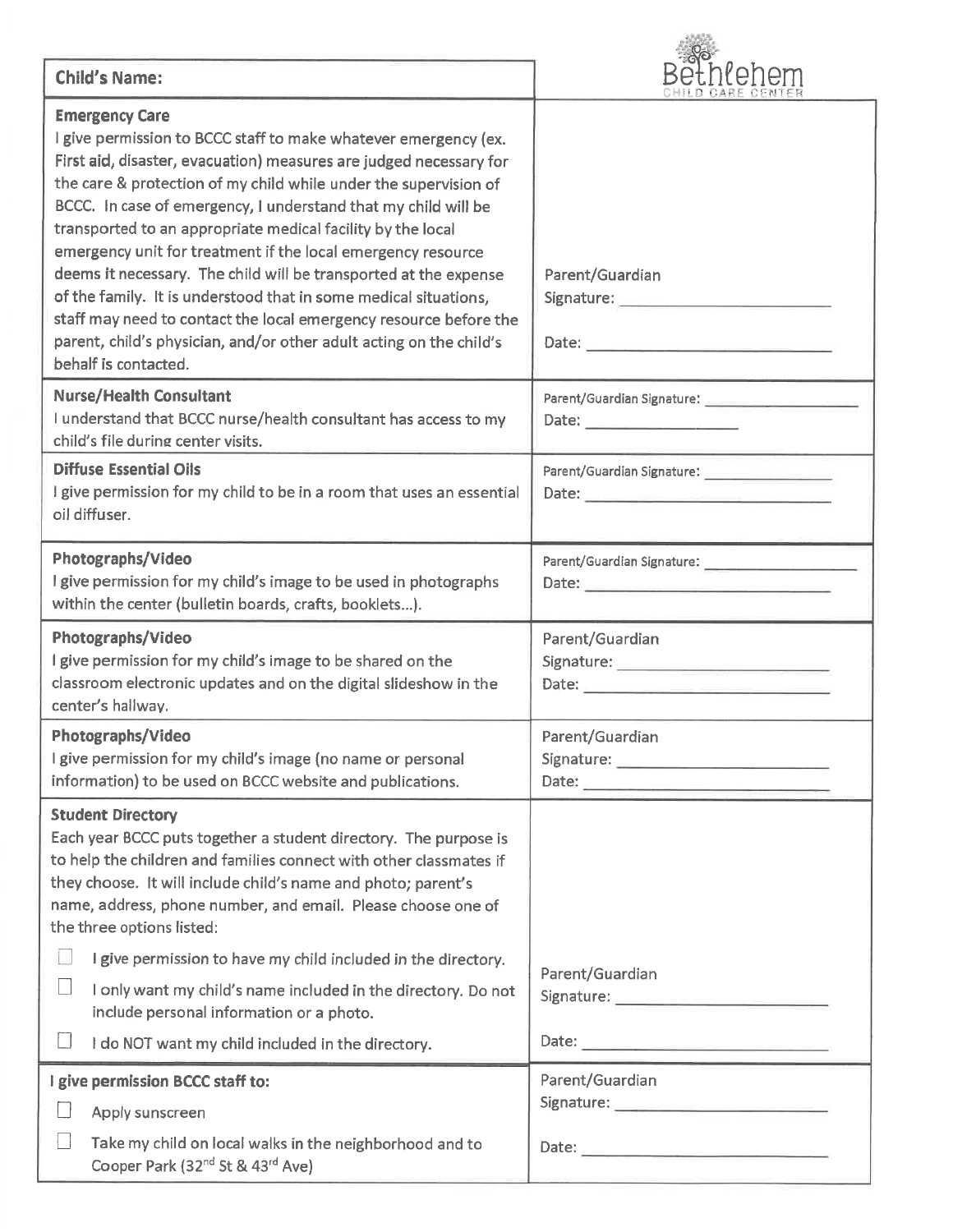#### **BCCC Allergy Policy - Acknowledgment**



The Bethlehem Child Care Center [BCCC] has some unique characteristics. For example, every child in the preschool program and pre-kindergarten program brings his or her own lunch. Further, the BCCC incorporates field trips in the curriculum as well as trips to neighboring parks in summer and winter. Further, the use of the entire BCCC facility (including an indoor play area) is also used by church members and invitees to the Church, including other children. Because of these unique characteristics, BCCC cannot ensure that a child with a severe food allergy will not be exposed to the food or substance to which that child is allergic or sensitive.

Parents or guardians of children with a severe food allergy or sensitivity must make childcare staff and the Director aware of their child's food allergies and/or intolerance. Further, every child who has been prescribed an epinephrine auto-injector must have the epi-pen $(s)$ , in its original container and current prescription information on the label, given to the staff and kept at the center. Expired medicine, including epi-pens, may not be administered. If a child who has been prescribed an epinephrine auto-injector plans to go on a field trip, the staff will always take the epi-pen(s) along, so it will be readily available in the event of an emergency away from the BCCC.

|                                                                                                 | , have read the attached Bethlehem |
|-------------------------------------------------------------------------------------------------|------------------------------------|
| Child Care Center Allergy Policy. I am signing this acknowledgment because I understand         |                                    |
| that BCCC cannot ensure that my child, who                                                      |                                    |
|                                                                                                 | will not                           |
| be exposed to the above-stated in the childcare center, or at any time while my child is in the |                                    |
| care and custody of BCCC.                                                                       |                                    |

Date

Signature of Parent or Guardian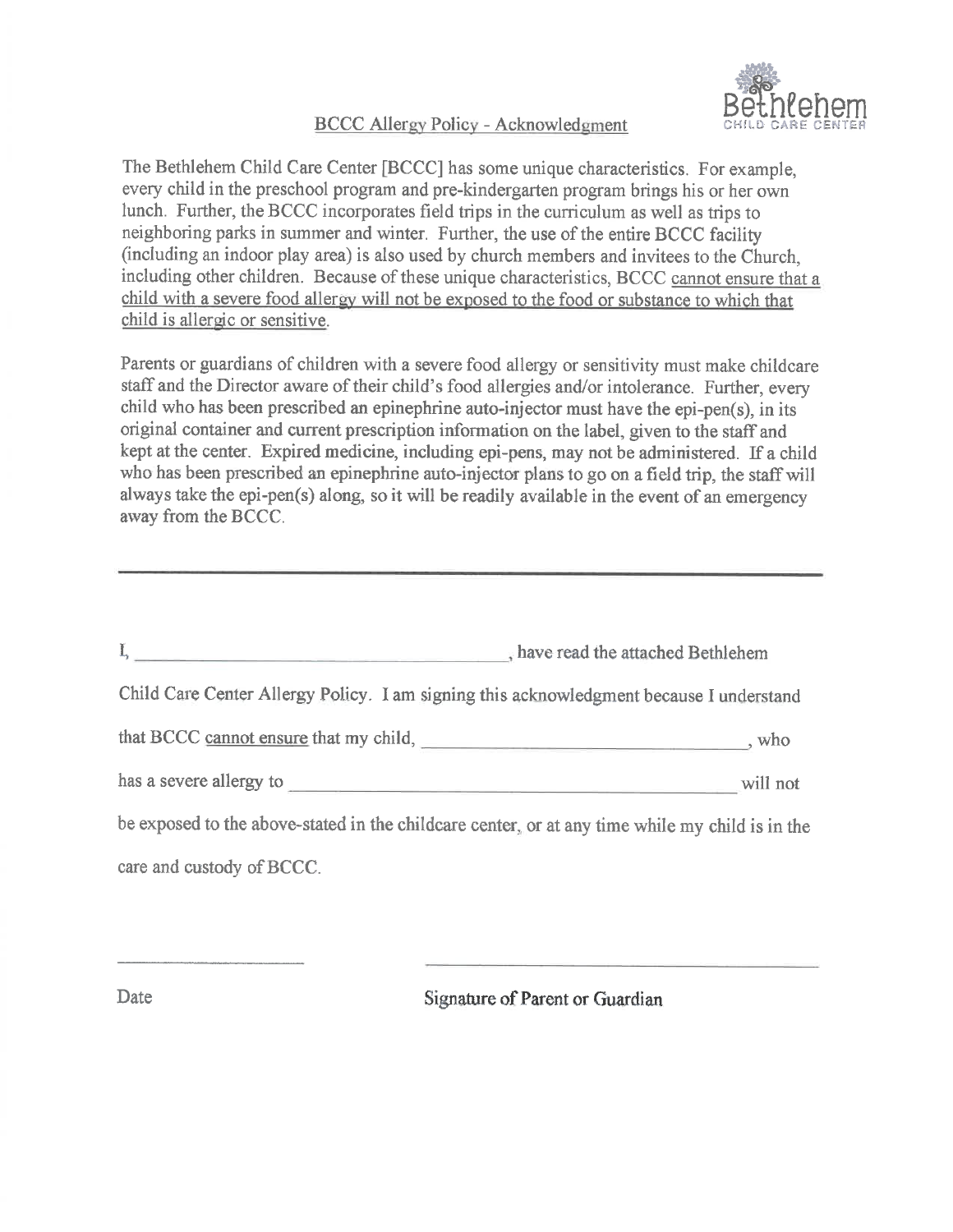

# **Health Care Summary For Child Care Attendance**

## To be completed by health care provider

Program Name: Bethlehem Child Care Center

**Child's Date of Birth:** 

Parent/Guardian:

**Child's Name:** 

Date of last physical exam:

is the child up to date on immunizations? YES  $\bigcirc$  NO  $\bigcirc$ 

If no, plans for bringing the child up to date:

**Allergies:** 

Does the child have any important health concerns that you are following them for?

#### Does the child:

- $\bullet$ have any special needs that require accommodation by the provider?
- have any conditions that may result in an emergency?  $\bullet$
- Is a modified diet necessary?  $\bullet$
- have any activity restrictions?  $\bullet$

What is the status of the child's Vision: **Hearing:** Speech:

Is there any other information that would be helpful in a group care setting?

Does the child have any important health concerns that are followed by another source of health care? (If so, please give name of provider and condition requiring attention)

Primary health care provider name: Clinic name/phone number: **Provider Signature/date:** A to Z. 3rd Edition.© Health Consultants for Child Care 2021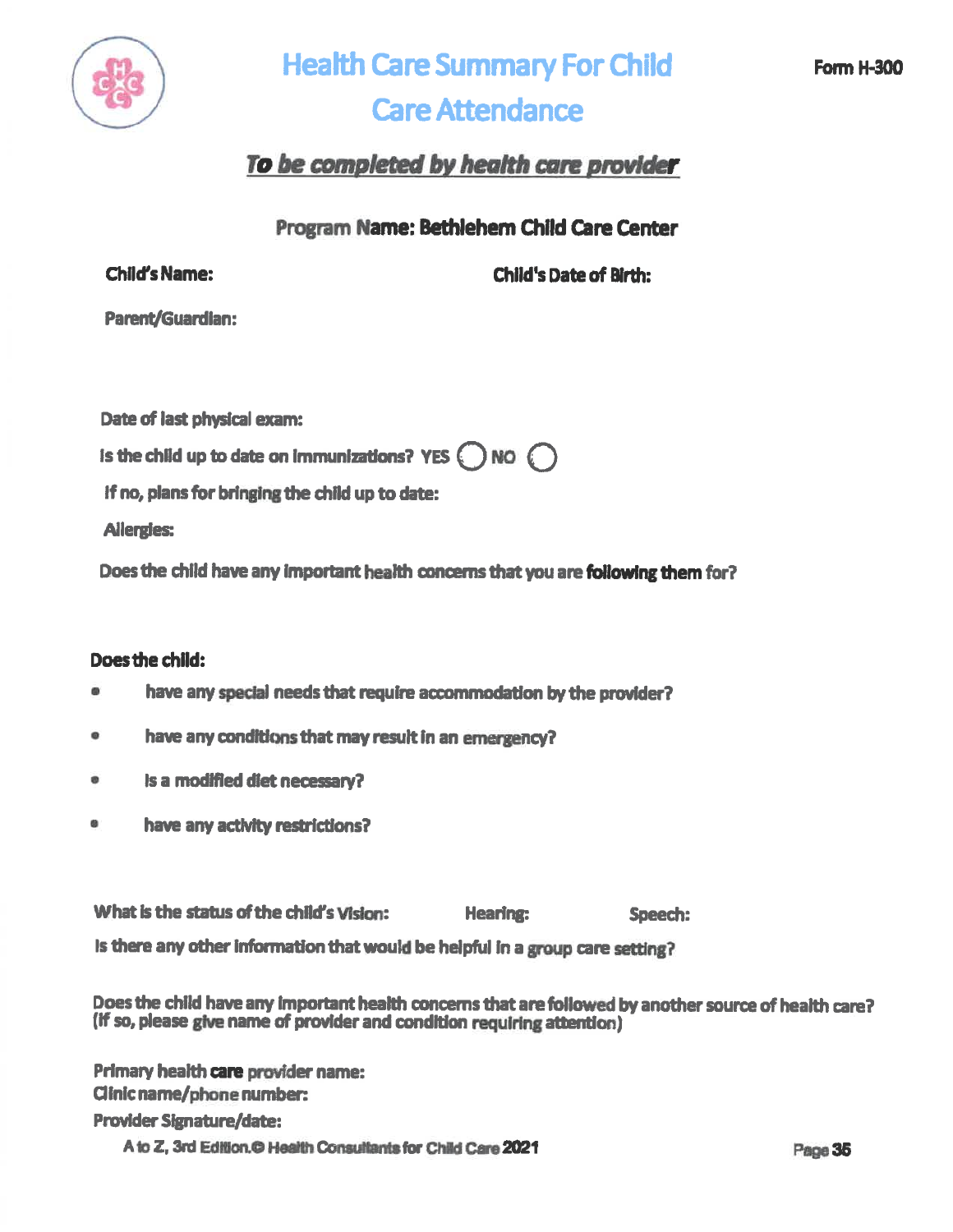| each vaccine your child<br>Enter the dates for                                                  | Immunization Form                                                                                                                                                                                                                                                                                                                                                                                                                                                                                                                                                                                                                                                                                                                                                                                                                                                                          | Name                                                                                                                                                                 |                           | Birthdate    |                               |
|-------------------------------------------------------------------------------------------------|--------------------------------------------------------------------------------------------------------------------------------------------------------------------------------------------------------------------------------------------------------------------------------------------------------------------------------------------------------------------------------------------------------------------------------------------------------------------------------------------------------------------------------------------------------------------------------------------------------------------------------------------------------------------------------------------------------------------------------------------------------------------------------------------------------------------------------------------------------------------------------------------|----------------------------------------------------------------------------------------------------------------------------------------------------------------------|---------------------------|--------------|-------------------------------|
| Specify the month, day,<br>has received to date.                                                | Immunizations required for child care, early childhood programs, and school.                                                                                                                                                                                                                                                                                                                                                                                                                                                                                                                                                                                                                                                                                                                                                                                                               |                                                                                                                                                                      |                           |              |                               |
| and year of each dose<br>such as 01/01/2010.                                                    | <b>Birth to 6 months</b>                                                                                                                                                                                                                                                                                                                                                                                                                                                                                                                                                                                                                                                                                                                                                                                                                                                                   | 12 - 24 months                                                                                                                                                       | <b>At</b><br>Kindergarten | At 7th grade | At 12th grade                 |
| Vaccine                                                                                         |                                                                                                                                                                                                                                                                                                                                                                                                                                                                                                                                                                                                                                                                                                                                                                                                                                                                                            |                                                                                                                                                                      |                           |              |                               |
| Hepatitis B                                                                                     |                                                                                                                                                                                                                                                                                                                                                                                                                                                                                                                                                                                                                                                                                                                                                                                                                                                                                            |                                                                                                                                                                      |                           |              |                               |
| Pertussis (DTaP, DT, Td)<br>Diphtheria, Tetanus,                                                |                                                                                                                                                                                                                                                                                                                                                                                                                                                                                                                                                                                                                                                                                                                                                                                                                                                                                            |                                                                                                                                                                      |                           |              |                               |
| influenzae type b (Hib)<br>Haemophilus                                                          |                                                                                                                                                                                                                                                                                                                                                                                                                                                                                                                                                                                                                                                                                                                                                                                                                                                                                            |                                                                                                                                                                      |                           |              |                               |
| Pneumococcal (PCV)                                                                              |                                                                                                                                                                                                                                                                                                                                                                                                                                                                                                                                                                                                                                                                                                                                                                                                                                                                                            |                                                                                                                                                                      |                           |              |                               |
| Polio                                                                                           |                                                                                                                                                                                                                                                                                                                                                                                                                                                                                                                                                                                                                                                                                                                                                                                                                                                                                            |                                                                                                                                                                      |                           |              |                               |
| Measles, Mumps,<br>Rubella (MMR)                                                                |                                                                                                                                                                                                                                                                                                                                                                                                                                                                                                                                                                                                                                                                                                                                                                                                                                                                                            |                                                                                                                                                                      |                           |              |                               |
| Chickenpox<br>(varicella)                                                                       |                                                                                                                                                                                                                                                                                                                                                                                                                                                                                                                                                                                                                                                                                                                                                                                                                                                                                            |                                                                                                                                                                      |                           |              |                               |
| <b>Hepatitis A</b>                                                                              |                                                                                                                                                                                                                                                                                                                                                                                                                                                                                                                                                                                                                                                                                                                                                                                                                                                                                            |                                                                                                                                                                      |                           |              |                               |
| Tetanus, Diphtheria,<br>Pertussis (Tdap)                                                        |                                                                                                                                                                                                                                                                                                                                                                                                                                                                                                                                                                                                                                                                                                                                                                                                                                                                                            |                                                                                                                                                                      |                           |              |                               |
| Meningococcal<br>(MCV4)                                                                         |                                                                                                                                                                                                                                                                                                                                                                                                                                                                                                                                                                                                                                                                                                                                                                                                                                                                                            |                                                                                                                                                                      |                           |              |                               |
| Instructions for parent or guardian:<br>non-medically exempt.<br>$\overline{\mathcal{N}}$<br>ڼې | Fill out the dates in chronological order even if your child received a vaccine outside of the age/grade category that the box is in. Depending on the age of your child,<br>Your doctor or clinic can provide a copy of your child's immunization history. If you are missing or need information about your child's immunization history, talk<br>to your doctor or call the Minnesota Immunization Information Connection (MIIC) at 651-201-3980 or 800-657-3970.<br>If you have a copy of your child's immunization history, you can<br>Document medical and/or non-medical exemptions in section 1<br>Minnesota law requires children enrolled in child care, early childhood<br>they may not have received all vaccines; some boxes will be blank.<br>Verify history of chickenpox (varicella) disease in section 2.<br>Sign or get the signatures needed for the back of this form. | education, or school to be immunized against certain diseases, unless the child is medically or<br>attach a copy of it instead of completing the front of this form. |                           |              | <b>DEPARTMEN</b><br>Of HEALTH |
|                                                                                                 |                                                                                                                                                                                                                                                                                                                                                                                                                                                                                                                                                                                                                                                                                                                                                                                                                                                                                            |                                                                                                                                                                      |                           |              |                               |

Immunization Program (2019)<br>www.health.state.mn.us/immunize

· Provide consent to share immunization information (optional) in section 3.